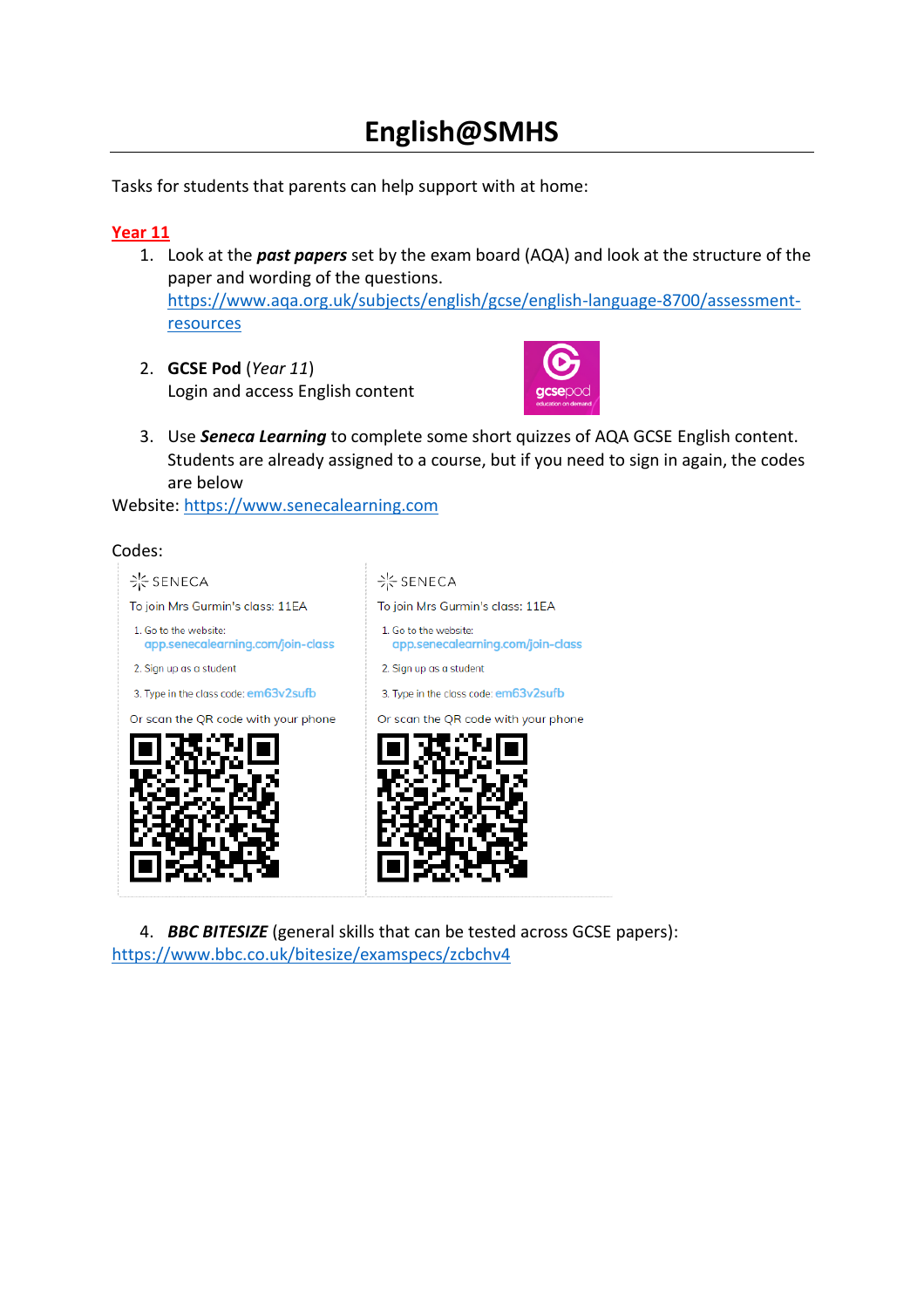- 1. Look at the *past papers* set by the exam board (AQA) and look at the structure of the paper and wording of the questions. [https://www.aqa.org.uk/subjects/english/gcse/english-literature-8702/assessment](https://www.aqa.org.uk/subjects/english/gcse/english-literature-8702/assessment-resources)[resources](https://www.aqa.org.uk/subjects/english/gcse/english-literature-8702/assessment-resources)
- 2. **GCSE Pod** (*Year 10*) Login and access English Literature content



- 1. Use *Seneca Learning* to complete some short quizzes of AQA GCSE English Literature (AQA) content. Students will need to create an account, the codes for courses are below
- 3. Website: [https://www.senecalearning.com](https://www.senecalearning.com/)

#### Codes:



4. *BBC BITESIZE* (general skills that can be tested across GCSE Literature texts): <https://www.bbc.co.uk/bitesize/topics/zgq3dmn> <https://www.bbc.co.uk/bitesize/topics/zpr639q> <https://www.bbc.co.uk/bitesize/topics/zwhkxsg> <https://www.bbc.co.uk/bitesize/topics/zprysg8>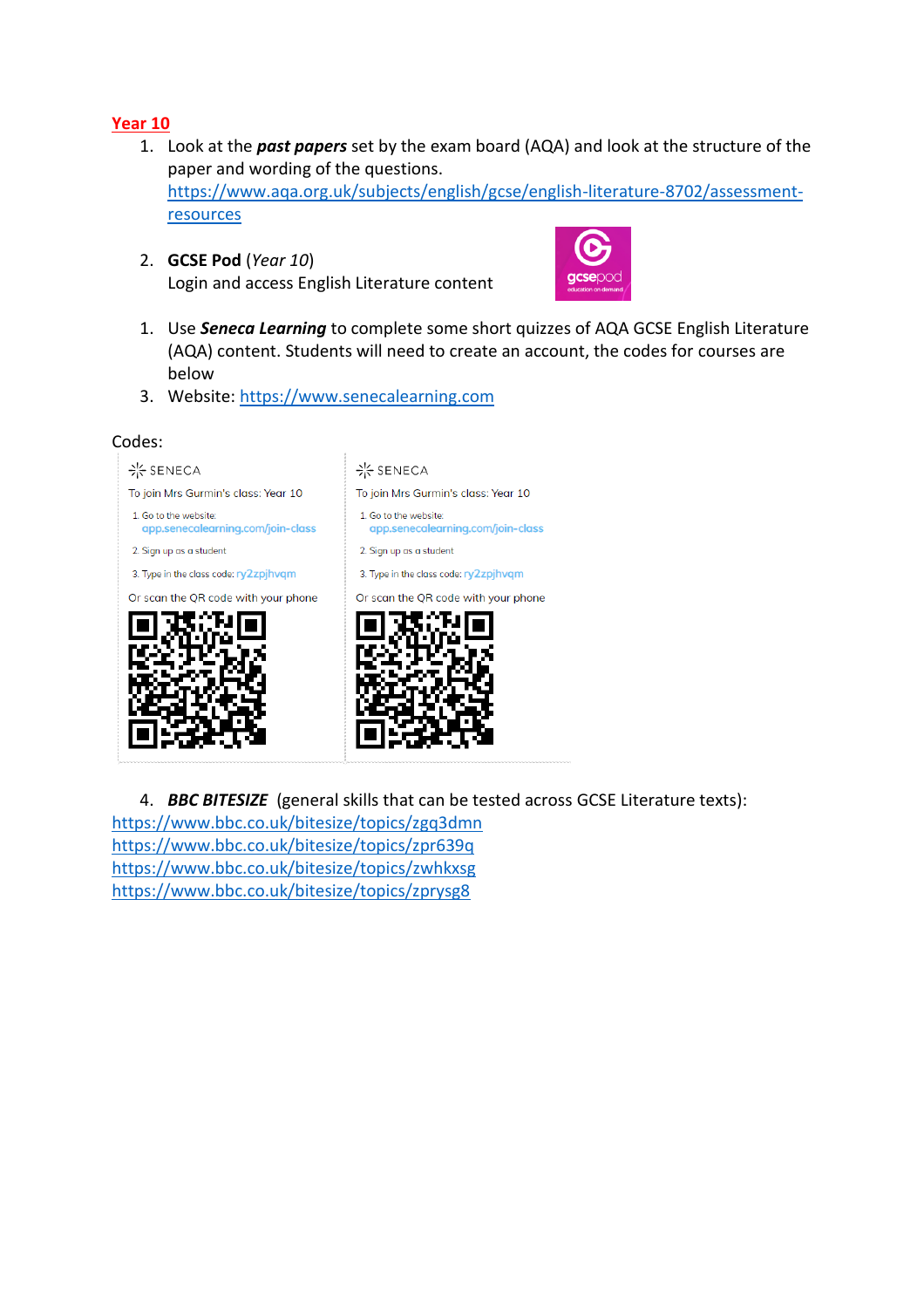1. **GCSE Pod** (*Year 9*) Login and access English Literature content



2. Use *Seneca Learning* to complete some short quizzes of AQA GCSE English Literature (AQA) content. Students are already assigned to a course, but if you need to sign in again, the codes are below

Website: [https://www.senecalearning.com](https://www.senecalearning.com/)



3. *BBC BITESIZE* (general skills that can be tested across GCSE Literature texts): <https://www.bbc.co.uk/bitesize/topics/zpr639q> <https://www.bbc.co.uk/bitesize/topics/zwhkxsg> <https://www.bbc.co.uk/bitesize/topics/zprysg8>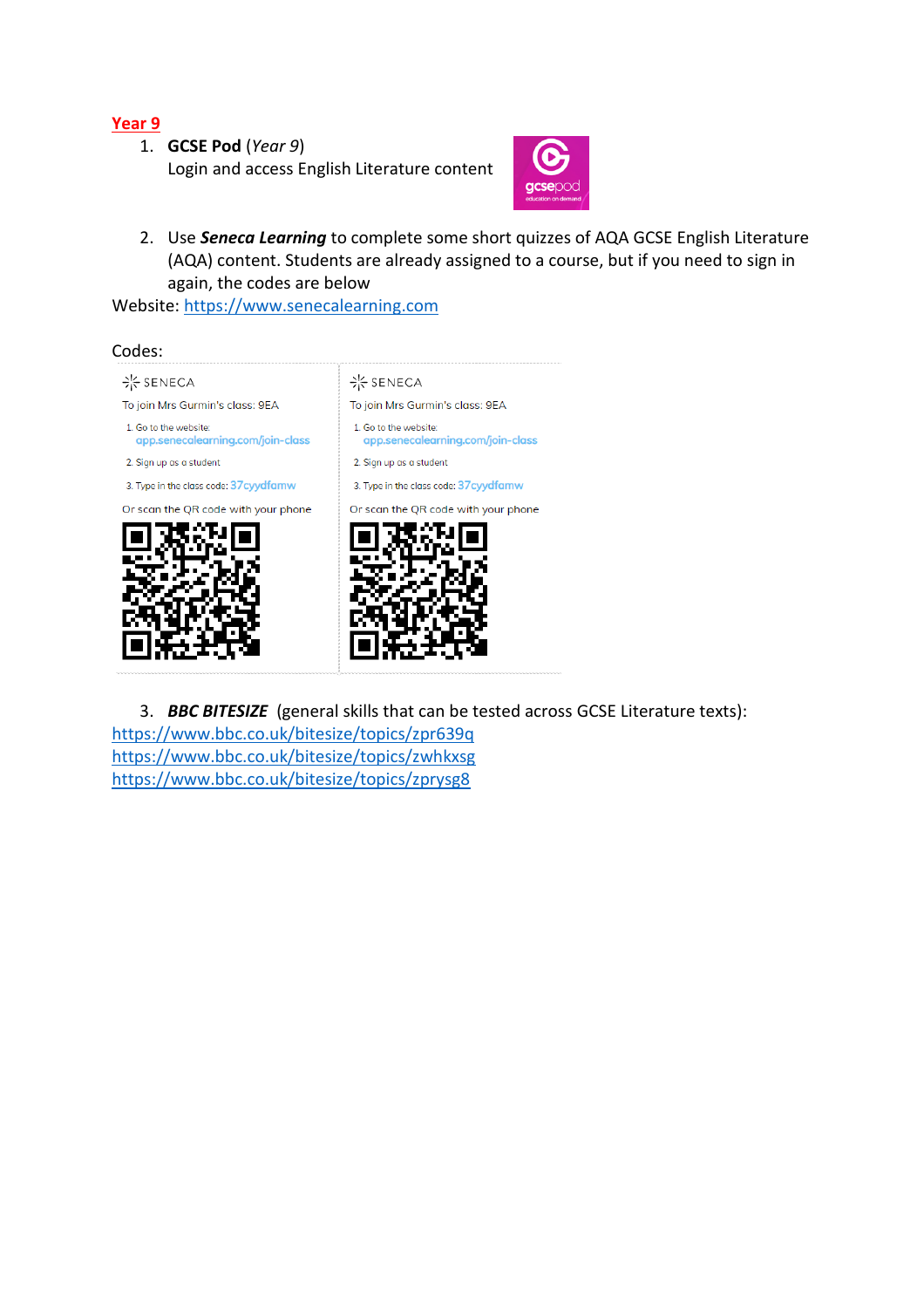2. Use *Seneca Learning* to complete some short quizzes of KS3 English content. Students will need to create an account, the codes for courses are below

## Website: [https://www.senecalearning.com](https://www.senecalearning.com/)



## *Analysing Language – How do writers use language and structure to create meaning and engage readers?*

<https://www.bbc.co.uk/bitesize/topics/zfdh8xs/articles/z6w4xyc> <https://www.bbc.co.uk/bitesize/topics/zfdh8xs/articles/z48cmfr> <https://www.bbc.co.uk/bitesize/topics/zfdh8xs/articles/zbmsd6f> <https://www.bbc.co.uk/bitesize/topics/zfdh8xs/articles/zksrxyc> <https://www.bbc.co.uk/bitesize/topics/zfdh8xs/articles/zdq8hbk>

*Complete the revision and tasks on Spelling, Punctuation and Grammar* <https://www.bbc.co.uk/bitesize/topics/z7vdy9q>